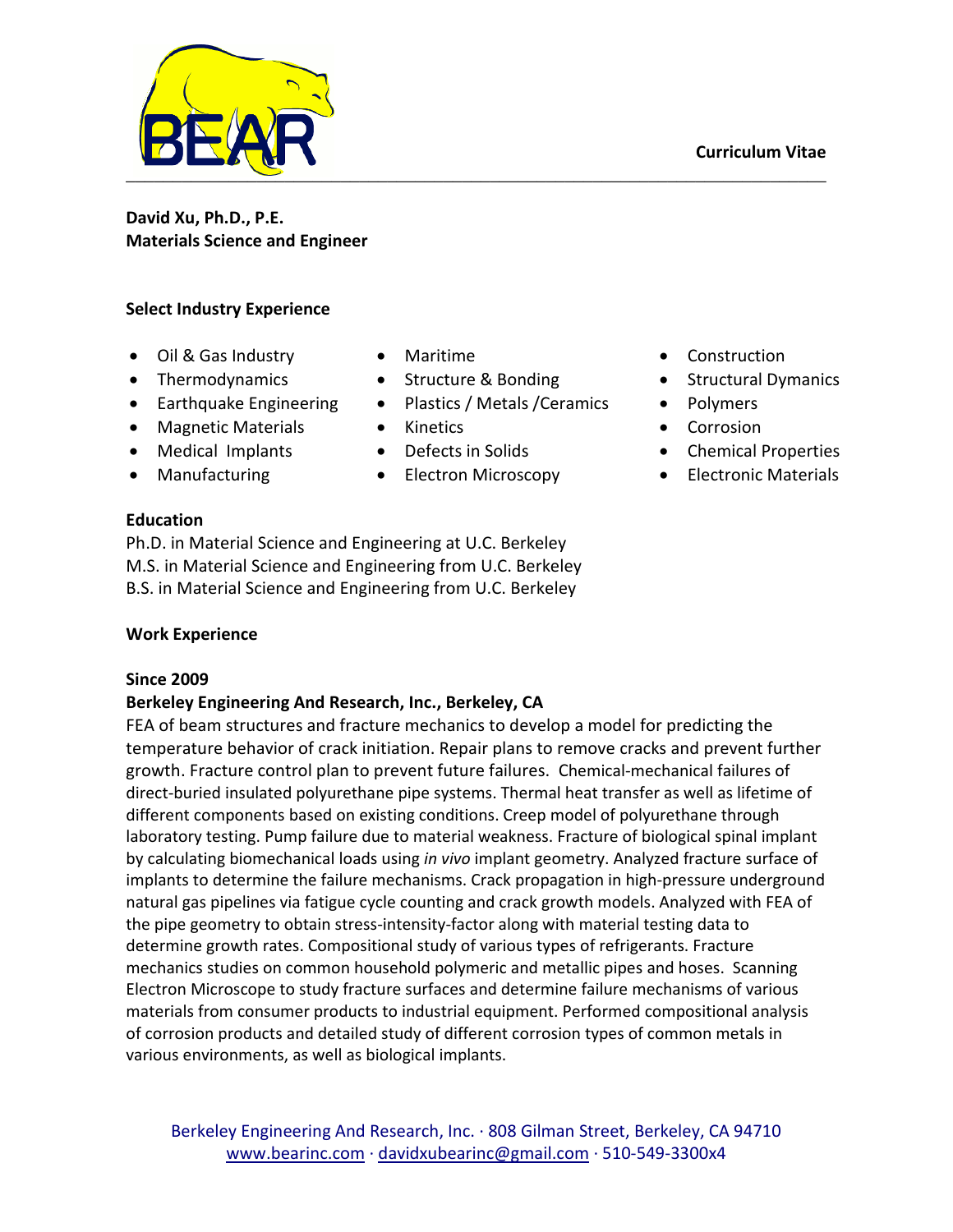#### **2008-2009**

### **Hitachi Global Storage Technologies, Inc. San Jose, CA**

Characterized, analyzed and modeled magnetic thin films using X-Ray Reflectivity and X-Ray Fluorescence. Texture analysis with X-Ray Diffraction. Tool automation by using OriginPro.

### **2005-2007**

## **UC Berkeley, Computer Lab Assistant**

Maintained and repaired over 20 computers using self-developed management software. Performed biannual upgrades of computers, networks, printers and scanners. Streamlined the user sign-up and login procedures. Oversaw the back-end server upgrade from Novell to Redhat Linux.

### **Teaching Responsibilities**

- 2011 Aug 2011 Dec Graduate Student Instructor, University of California at Berkeley, Department of Materials Science and Engineering, **MSE 113/ME 124**, *Mechanical Behavior of Engineering Materials*
- 2009 Aug 2009 Dec Graduate Student Reader, University of California at Berkeley, Department of Materials Science and Engineering, **MSE C113/ME C124**, *Mechanical Behavior of Engineering Materials*
- 2008 Aug 2008 Dec Graduate Student Instructor, University of California at Berkeley, Department of Materials Science and Engineering, **MSE C113/ME C124**, *Mechanical Behavior of Engineering Materials*
- 2007 Aug 2007 Dec Graduate Student Instructor, University of California at Berkeley, Department of Materials Science and Engineering, **Engineering 45**, *Introduction to Engineering*
- 2007 Jan 2007Dec Undergraduate Course Instructor, University of California at Berkeley, Department of Materials Science and Engineering, **MSE 198**, *Corporate Tours*

### **PUBLICATIONS**

- *Characterization of in situ Deformation Texture in Superelastic Nitinol* by **D. Xu**, Doctoral Dissertation, University of California at Berkeley, 2012
- *Fatigue Life-Prediction of Nitinol under Multiaxial Loading* by **D. Xu,** et al. TMS 2012. *Fatigue Life-Prediction of Vascular Implants Subjected to Multiaxial Loads by D. Xu, et al.* Workshop on Computer Methods for Cardiovascular Devices. FDA, Sept 2011.
- *An Equivalent Strain/Coffin-Manson Approach to Multiaxial Fatigue and Life Prediction in*
- *Superelastic Nitinol Medical Devices* by A. Runciman, **D. Xu**, et al, Biomaterials, vol. 32, 2011, pp. 4987-4993.
- *Impact of Thermomechanical Texture on the Superelastic Response of Nitinol Implants by M.* Barney, **D. Xu**, et al, Journal of the Mechanical Behavior of Biomedical Materials, vol. 4 (7), Oct. 2011, pp. 1431-1439.

Berkeley Engineering And Research, Inc. · 808 Gilman Street, Berkeley, CA 94710 [www.bearinc.com](http://www.bearin.com/) · [davidxubearinc@gmail.com](mailto:dave@bearinc.com) · 510-549-3300x4